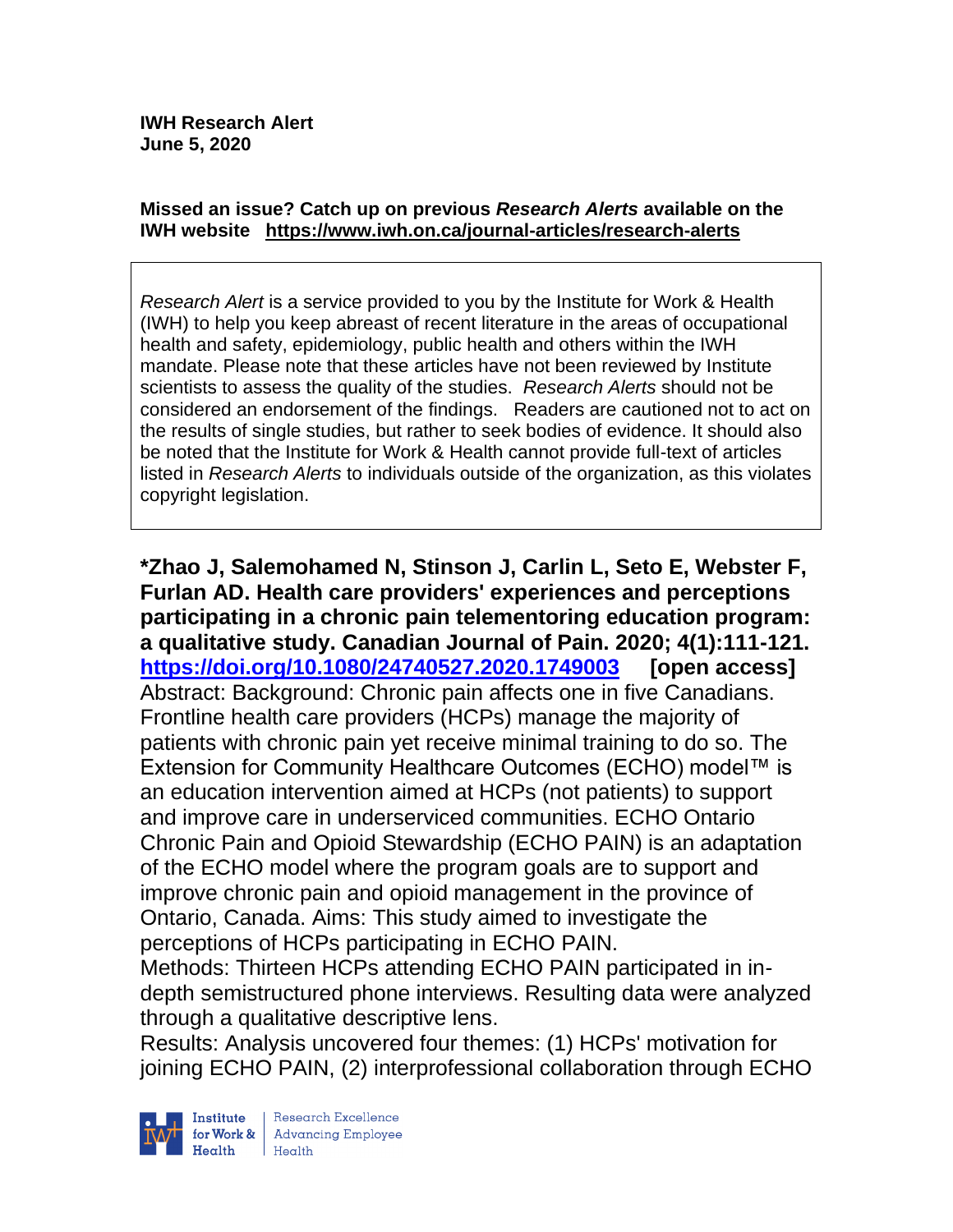PAIN, (3) the use of opioids for pain management, and (4) barriers and facilitators to participation and satisfaction in ECHO PAIN. HCPs joined ECHO PAIN because of their struggles managing their complex patients with chronic pain. HCPs also recognized the importance of interprofessional collaboration in pain management and shared examples of integration of different professional approaches in their clinical teams. Opioids for pain management remained a controversial issue, and ECHO served as an opportunity to decrease this knowledge gap. Finally, HCPs described how time constraints, organizational support, and session structure acted as barriers to their participation and satisfaction in the ECHO PAIN program; technology mediated satisfaction.

Conclusions: This study was the first in Canada to explore the motivations of HCPs in attending a chronic pain telementoring program as well as to examine the interprofessional effects of participation. HCPs increased their knowledge about management of chronic pain and increased their interprofessional approach.

#### **Antony J, Brar R, Khan PA, Ghassemi M, Nincic V, Sharpe JP, et al. Interventions for the prevention and management of occupational stress injury in first responders: a rapid overview of reviews. Systematic Reviews. 2020; 9(1):121.**

**<https://doi.org/10.1186/s13643-020-01367-w> [open access]** Abstract: BACKGROUND: First responders are a high-risk population for occupational stress injuries as they often encounter prolonged stress within their line of work. The aim of this rapid overview of reviews is to summarize existing evidence on interventions for the prevention and management of occupational stress injury (OSI) in first responders. METHODS: MEDLINE, EMBASE, PsycINFO, CINAHL, Web of Science, and Cochrane Library were searched for systematic reviews examining the impact of prevention, rehabilitation, and resilience-building strategies targeting frontline community safety personnel in February 2019. Pairs of reviewers screened titles and abstracts followed by full-text articles and conducted data abstraction and quality appraisal using the AMSTAR II tool. To ensure a rapid overview process, the search strategy was limited to the last 10 years, quality appraisal of reviews and abstraction of study-level data was completed by one person and verified by another, and the quality of the individual primary studies was not appraised. The findings were

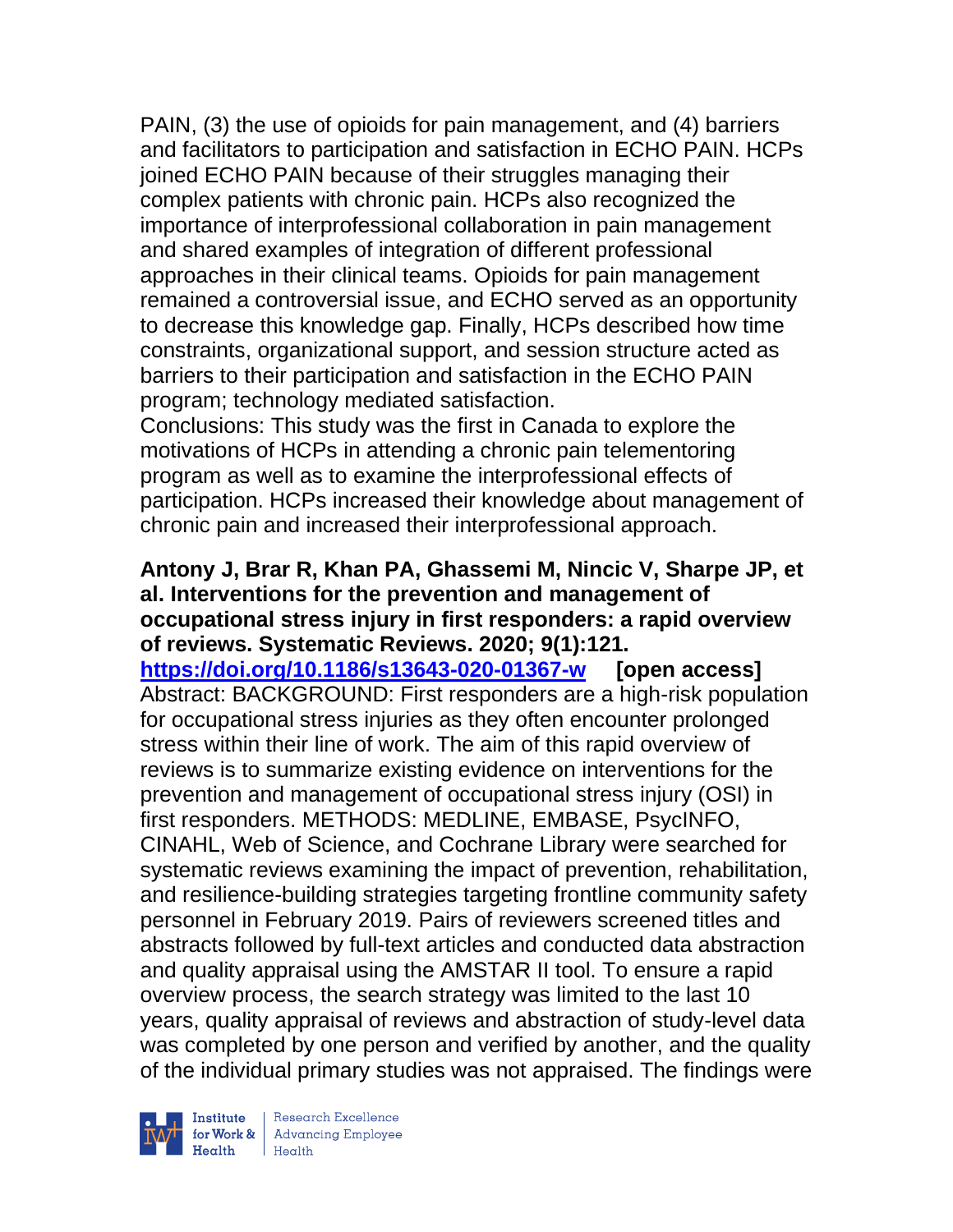summarized descriptively. RESULTS: A total of 14 reviews with 47 unique primary studies were found after screening 1393 records. A majority of studies targeted OSI in police officers (78.7%), followed by firefighters (17%) and correctional officers (4.3%). Of the 47 included primary studies, 24 targeted prevention of OSI (i.e., resilience training, stress management, suicide prevention, and other health promotions) and 23 targeted rehabilitation (i.e., drug therapy, psychotherapy, and other therapies). Prevention strategies including resilience training programs had positive outcomes, while suicide prevention and psychotherapy interventions reported mixed results. CONCLUSIONS: Some promising interventions targeting the prevention and rehabilitation of OSI among police officers, firefighters, and correctional officers were identified in the included studies, and these results will serve as a basis for the development of evidence-based strategies to mitigate future risks in this population. However, several gaps were also identified in this area that will require further investigation prior to widespread implementation of effective interventions. SYSTEMATIC REVIEW REGISTRATION: PROSPERO CRD42019125945

#### **Bianchini C, Consentino C, Paci M, and Baccini M. Open access physical therapy journals: do predatory journals publish lowerquality randomized controlled trials? Archives of Physical Medicine & Rehabilitation. 2020; 101(6):969-977. <https://doi.org/10.1016/j.apmr.2019.12.012>**

Abstract: Objectives: To compare the quality of randomized controlled trials (RCTs) published in predatory and nonpredatory journals in the field of physical therapy. Data Sources: From a list of 18 journals included either on Beall's list (n=9) or in the Directory of Open Access Journals (DOAJ) (n=9), 2 independent assessors extracted all the RCTs published between 2014 and 2017. When journals published more than 40 RCTs, a sample of 40 trials was randomly extracted, preserving the proportions among years. Indexing in PubMed, country of journal publication, and dates of submission or acceptance were also recorded for each journal. Main Outcome Measures: The PEDro (Physiotherapy Evidence Database) scale and duration of the peer review. Results: Four hundred ten RCTs were included. The mean PEDro score of articles published in non-Beall, DOAJ journals was higher than those published in Beall journals (mean score  $\pm$  SD,



Institute Research Excellence<br>
for Work & Advancing Employee<br>
Health<br>
Health Health Health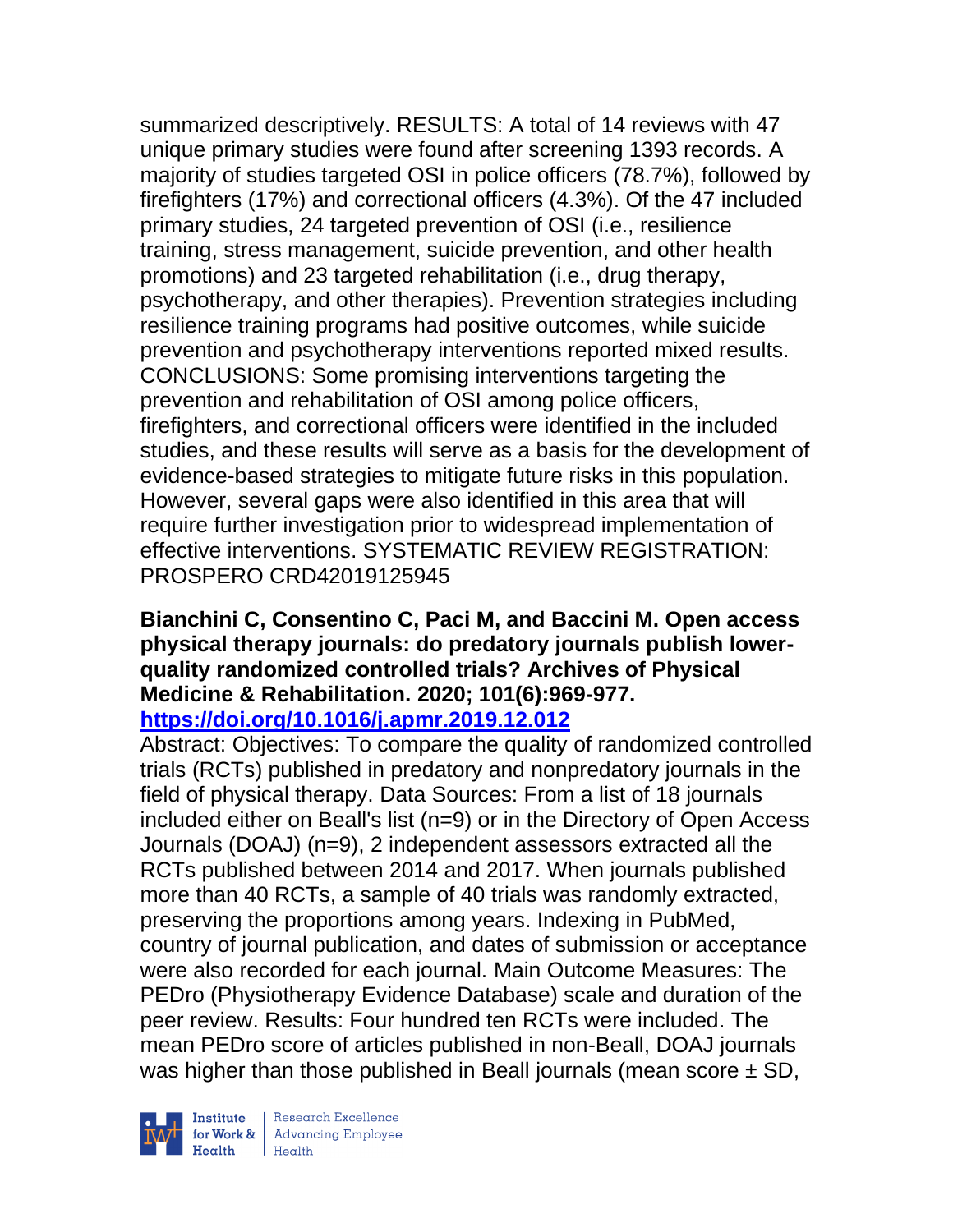5.8±1.7 vs 4.5±1.5; P<.001), with the differences increasing when the indexing in PubMed was also considered (6.5±1.5 vs 4.4±1.5; P<.001). The peer review duration was significantly longer in non-Beall than in Beall journals (mean duration  $\text{d}$  + SD, 145.2 $\pm$ 92.9 vs 45.4±38.8; P<.001) and in journals indexed in PubMed than in nonindexed journals  $(136.6\pm100.7 \text{ vs } 60.4\pm55.7; P<.001)$ . Indexing in PubMed was the strongest independent variable associated with the PEDro score (adjusted R 2=0.182), but noninclusion on Beall's list explained an additional, albeit small, portion of the PEDro score variance (cumulative adjusted R 2=0.214).Conclusions: Potentially predatory journals publish lower-quality trials and have a shorter peer review process than non-Beall journals included in the DOAJ database.

### **Choi B. Opioid use disorder, job strain, and high physical job demands in US workers. International Archives of Occupational & Environmental Health. 2020; 93(5):577-588.**

**<https://doi.org/10.1007/s00420-019-01514-4> [open access]**  Abstract: PURPOSE: Little is known about the work environmental risk factors for opioid use disorder (OUD) in working populations. The purpose of this study is to examine whether adverse physical and psychosocial working conditions are associated with OUD in a working population of the United States (US). METHODS: Among the participants of the National Survey of Midlife Development in the United States (MIDUS) II Study (2004-2006), 2134 workers (1059 men and 1075 women; mean age, 51 years) were chosen for this study. OUD was measured with self-administered questions in line with the Diagnostic and Statistical Manual of Mental Disorders, Fifth Edition (DSD-5). Physical demands (physical efforts, heavy lifting, and crouching/stooping/kneeling) and psychosocial work stressors (skill discretion, decision authority, job control, psychological job demands, supervisor and coworker support at work, job insecurity, and work hours) were measured with a standard questionnaire. RESULTS: The prevalence of OUD was 3.8%. In multivariate analyses, low skill discretion, high psychological job demands, job strain (a combination of low control and high demands), and high physical job demands were significantly associated with OUD. The multivariate prevalence ratios for OUD by job strain and frequent heavy lifting were 1.98 (1.27-3.10) and 2.23 (1.22-4.10), respectively.

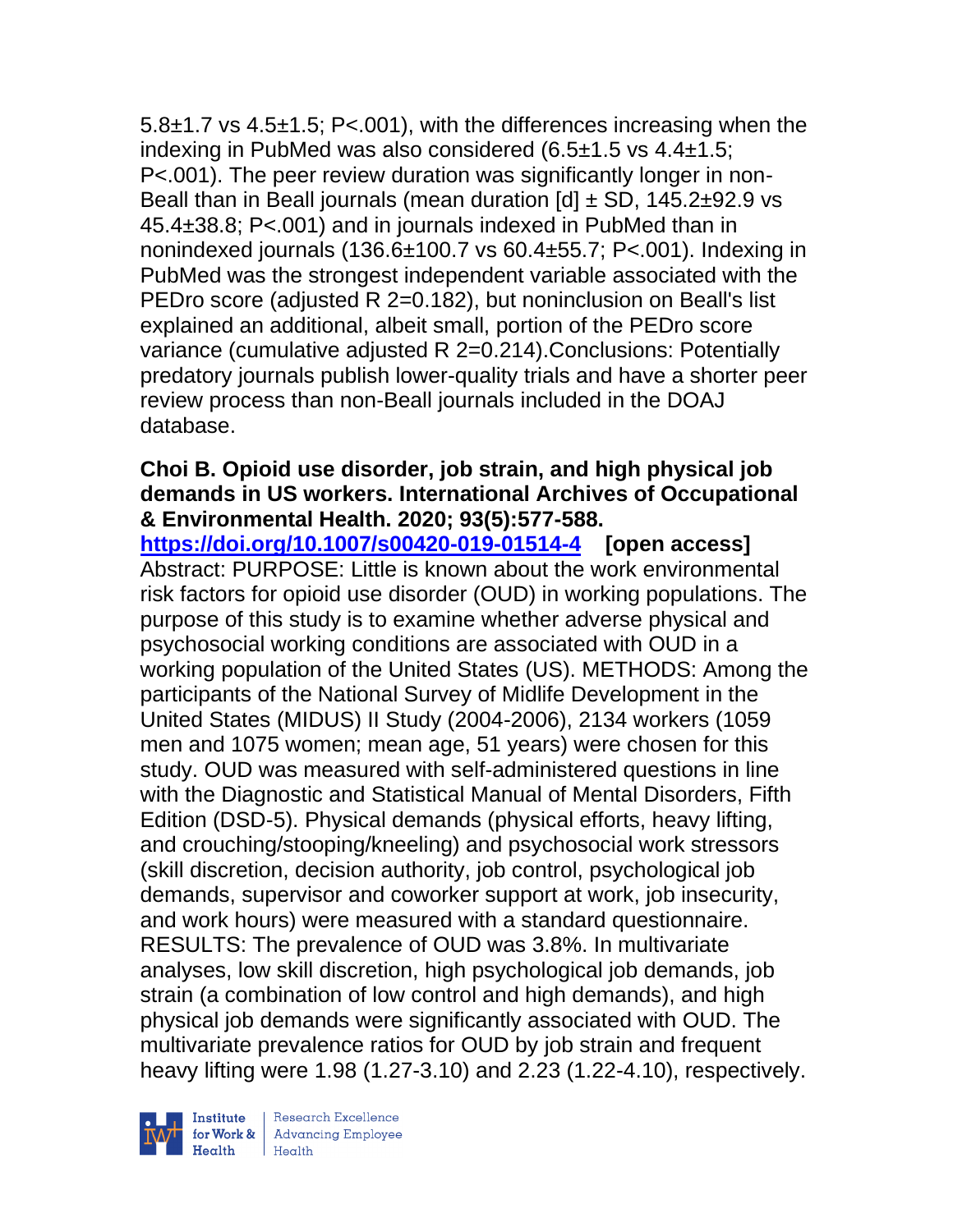Job strain was more strongly associated with OUD in men, while high physical job demands were more strongly associated with OUD in women. CONCLUSION: This study implies that adverse physical and psychosocial working conditions may be important risk factors for OUD in US working populations. Future longitudinal and mechanistic studies are urgently warranted

### **Chu DK, Akl EA, Duda S, Solo K, Yaacoub S, and Schunemann HJ. Physical distancing, face masks, and eye protection to prevent person-to-person transmission of SARS-CoV-2 and COVID-19: a systematic review and meta-analysis. Lancet. 2020; [epub ahead of print].**

**[https://doi.org/10.1016/S0140-6736\(20\)31142-9](https://doi.org/10.1016/S0140-6736(20)31142-9) [open access]** Abstract: Background: Severe acute respiratory syndrome coronavirus 2 (SARS-CoV-2) causes COVID-19 and is spread person-to-person through close contact. We aimed to investigate the effects of physical distance, face masks, and eye protection on virus transmission in health-care and non-health-care (eg, community) settings. Methods: We did a systematic review and meta-analysis to investigate the optimum distance for avoiding person-to-person virus transmission and to assess the use of face masks and eye protection to prevent transmission of viruses. We obtained data for SARS-CoV-2 and the betacoronaviruses that cause severe acute respiratory syndrome, and Middle East respiratory syndrome from 21 standard WHO-specific and COVID-19-specific sources. We searched these data sources from database inception to May 3, 2020, with no restriction by language, for comparative studies and for contextual factors of acceptability, feasibility, resource use, and equity. We screened records, extracted data, and assessed risk of bias in duplicate. We did frequentist and Bayesian meta-analyses and random-effects meta-regressions. We rated the certainty of evidence according to Cochrane methods and the GRADE approach. This study is registered with PROSPERO, CRD42020177047.Findings: Our search identified 172 observational studies across 16 countries and six continents, with no randomised controlled trials and 44 relevant comparative studies in health-care and non-health-care settings (n=25 697 patients). Transmission of viruses was lower with physical distancing of 1 m or more, compared with a distance of less than 1 m (n=10 736, pooled adjusted odds ratio [aOR] 0·18, 95% CI

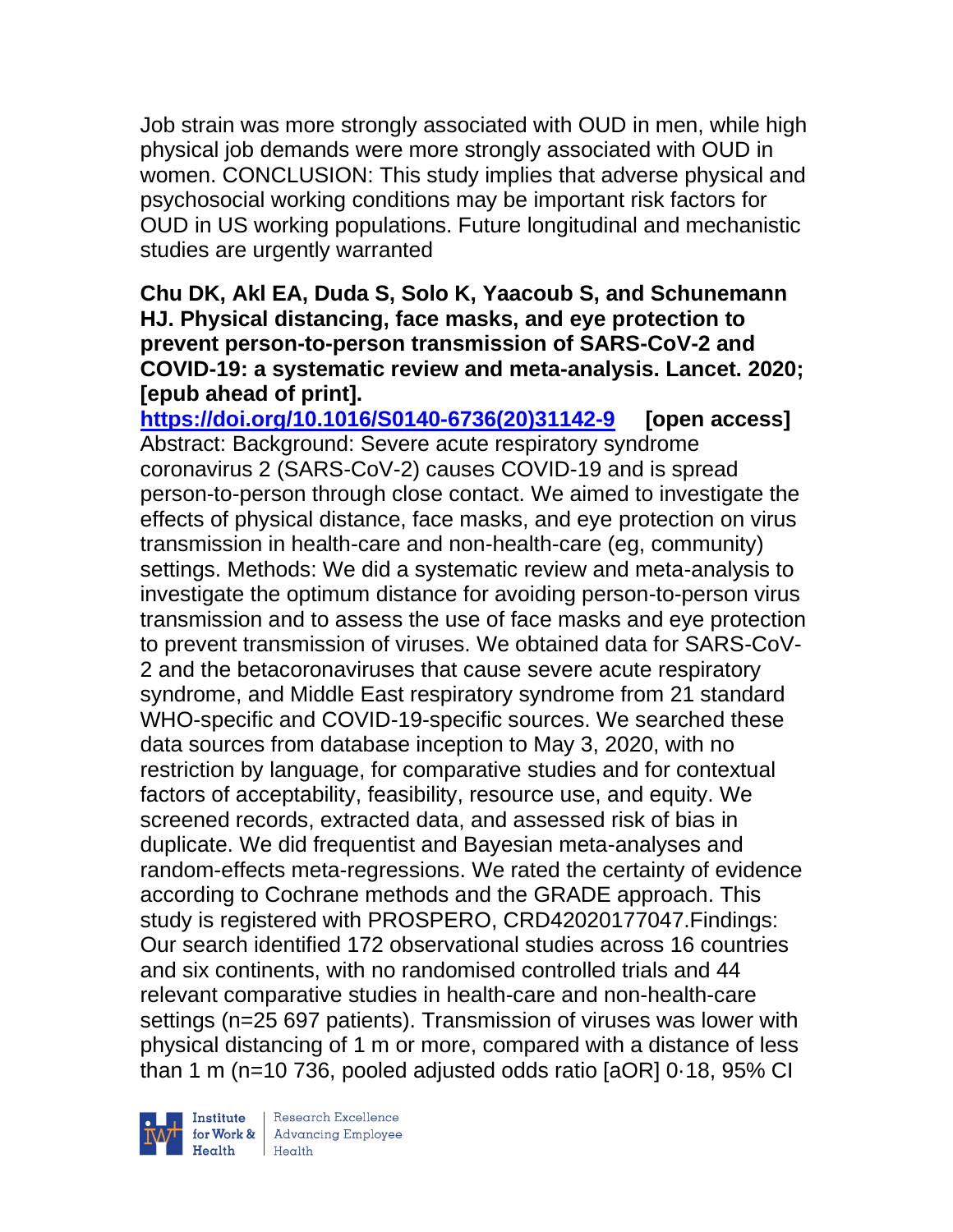0·09 to 0·38; risk difference [RD] -10·2%, 95% CI -11·5 to -7·5; moderate certainty); protection was increased as distance was lengthened (change in relative risk [RR] 2·02 per m; pinteraction=0·041; moderate certainty). Face mask use could result in a large reduction in risk of infection (n=2647; aOR 0·15, 95% CI 0·07 to 0·34, RD -14·3%, -15·9 to -10·7; low certainty), with stronger associations with N95 or similar respirators compared with disposable surgical masks or similar (eg, reusable 12-16-layer cotton masks; pinteraction=0·090; posterior probability >95%, low certainty). Eye protection also was associated with less infection (n=3713; aOR 0·22, 95% CI 0·12 to 0·39, RD -10·6%, 95% CI -12·5 to -7·7; low certainty). Unadjusted studies and subgroup and sensitivity analyses showed similar findings. Interpretation: The findings of this systematic review and meta-analysis support physical distancing of 1 m or more and provide quantitative estimates for models and contact tracing to inform policy. Optimum use of face masks, respirators, and eye protection in public and health-care settings should be informed by these findings and contextual factors. Robust randomised trials are needed to better inform the evidence for these interventions, but this systematic appraisal of currently best available evidence might inform interim guidance.

**Gholizadeh P and Esmaeili B. Cost of occupational incidents for electrical contractors: comparison using robust-factorial analysis of variance. Journal of Construction Engineering and Management. 2020; 146(7):04020073. [https://doi.org/10.1061/\(ASCE\)CO.1943-7862.0001861](https://doi.org/10.1061/(ASCE)CO.1943-7862.0001861)** 

**Heron LM, Agarwal R, Gonzalez I, Li T, Garcia S, Maddux M, et al. Understanding local barriers to inclusion for individuals with intellectual and developmental disabilities through an employment conference. International Journal of Disability Management. 2020; 15:e1.**

**<https://doi.org/10.1017/idm.2020.1>** 

**Jule JG. Workplace safety: a strategy for enterprise risk management. Workplace Health & Safety. 2020; [epub ahead of print].**

**<https://doi.org/10.1177/2165079920916654>** 

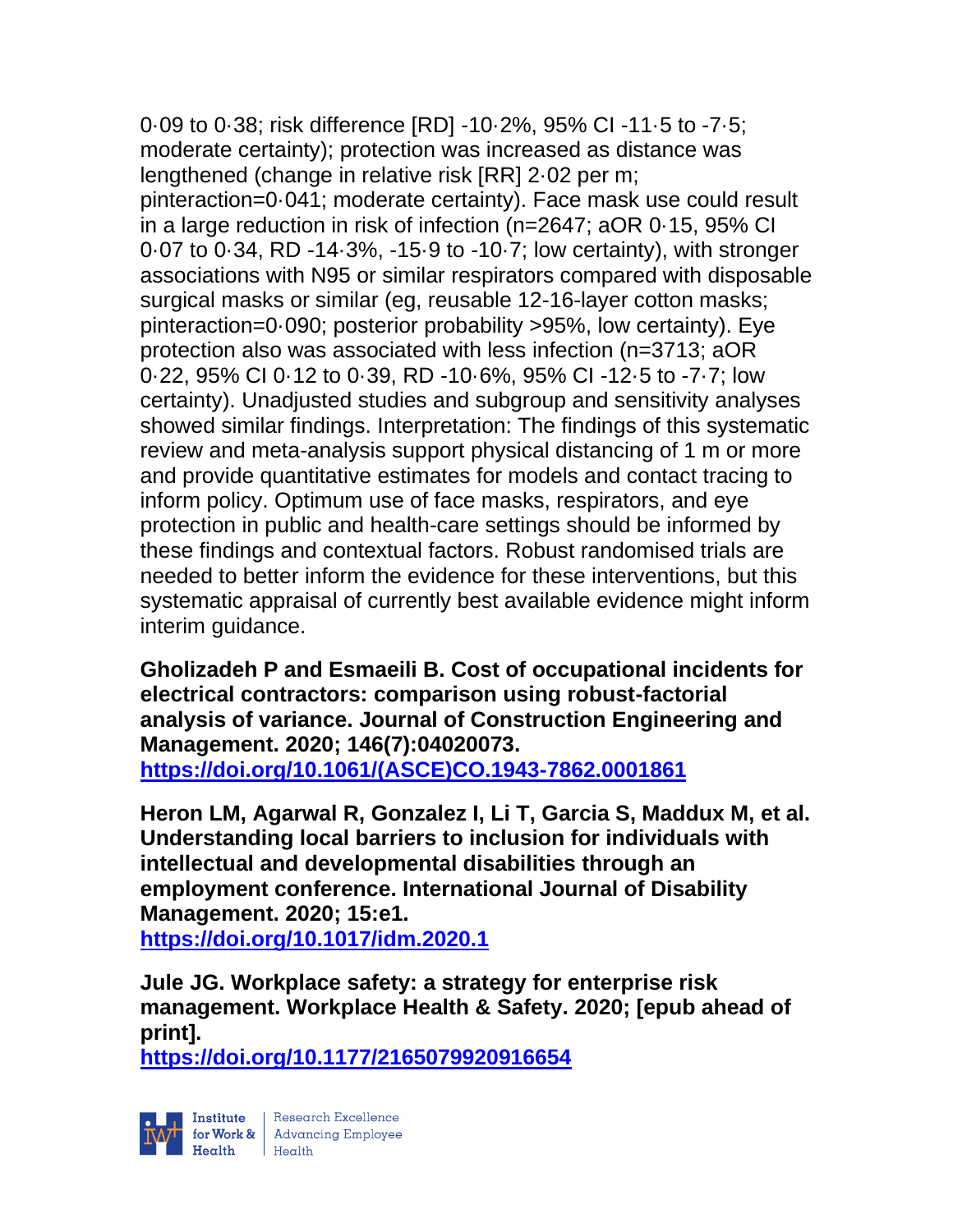Abstract: Background: Injury and illness incidence rates continue to be higher in healthcare facilities than in the manufacturing environment despite improvement efforts implemented by various organizations. The prevention of workplace injury and illness is a challenge for facilities due to reasons including exposure to body fluids, infectious diseases, and patient handling activities. The purpose of this project was to reduce workplace safety-related incidents and prevent employee injuries through leadership involvement in employment of preventive, directive, and corrective controls. Methods: A tertiary medical center in California experienced 114 accepted injury claims in 1 year. As a response to the problem, the medical center developed a safety management system consisting of a process for engagement between leadership and staff members/employees to increase accountability and reduce injury risks. Findings: The medical center achieved a 59% reduction from 114 to 67 injury claims over a period of 2 years and a two-point increase in engagement scores from both leaders and staff members. Conclusion/Application to Practice: The development of a safety culture starts with leadership behavior, establishment of clear safety processes, and hazard mitigation activities. Workplace safety is a shared responsibility between frontline staff managers and leadership within an organization. Senior leaders must serve as role models to promote a speak-up culture to support safe work practices

#### **Langevin SM, Eliot M, Butler RA, McClean M, and Kelsey KT. Firefighter occupation is associated with increased risk for laryngeal and hypopharyngeal squamous cell carcinoma among men from the Greater Boston area. Occupational and Environmental Medicine. 2020; 77(6):381-385. <https://doi.org/10.1136/oemed-2019-106271>**

Abstract: OBJECTIVE: Firefighters are exposed to a wide variety of carcinogens during the line of duty, including several associated with head and neck cancer. Existing studies assessing head and neck cancer risk with firefighting have predominately included occupational cohorts or registry data, which are limited by inability to adjust for smoking and alcohol consumption-major risk factors for head and neck cancer. Our objective was to assess the risk of head and neck cancer among men with an occupational history as a firefighter. METHODS: This work was conducted using male subjects from a



| Research Excellence **Institute** Research Excellence<br> **Fractional Advancing Employee**<br> **Health** Health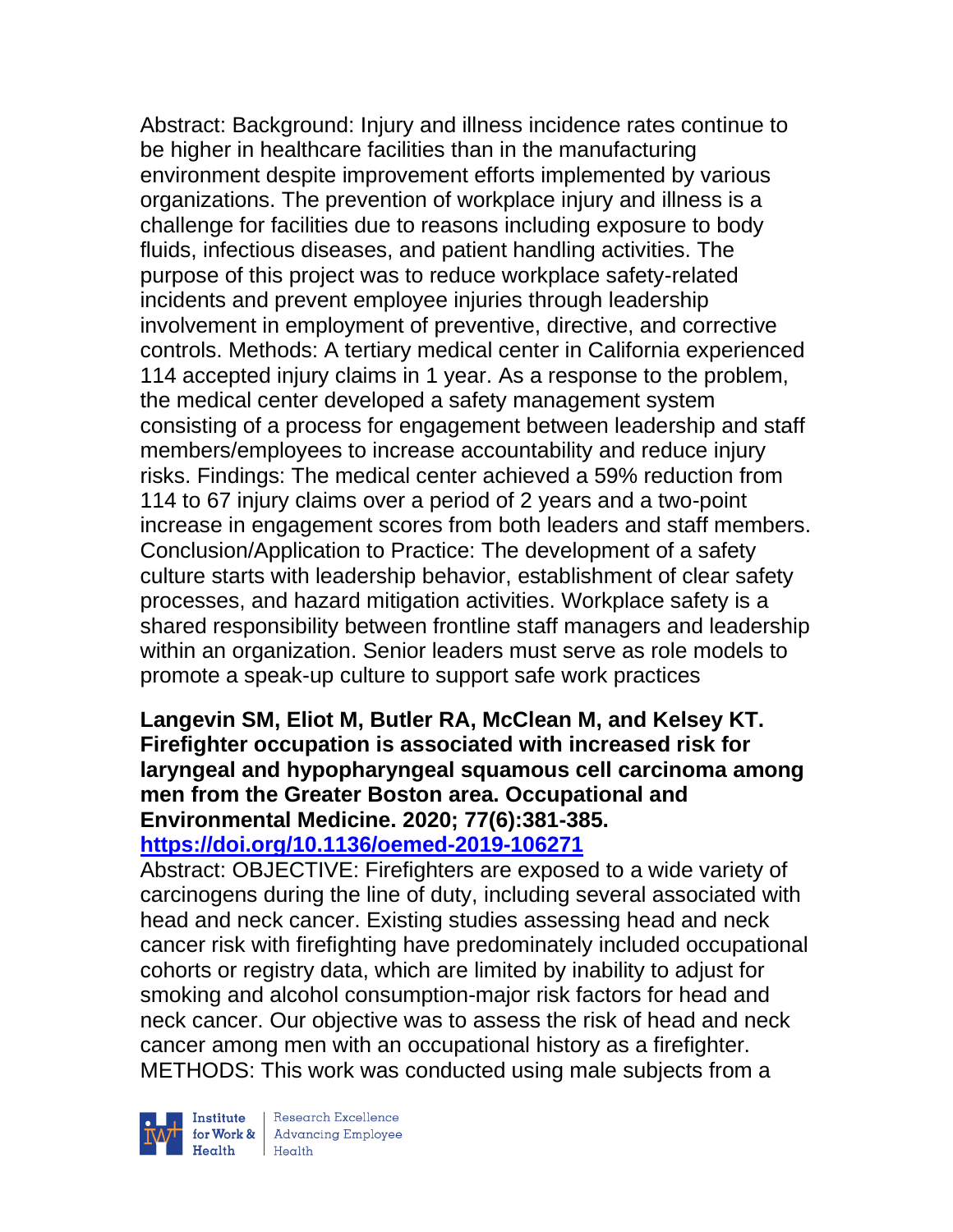large population-based case-control study of head and neck cancer from the greater Boston area using self-reported occupational history (718 cases and 905 controls). RESULTS: An occupational history as a firefighter was reported for 11 cases and 14 controls. Although no significant association was observed overall, we observed substantial increased risk for hypopharyngeal and laryngeal squamous cell carcinoma among professional municipal firefighters who had a light or no smoking history (OR=8.06, 95% CI 1.74 to 37.41), with significantly increasing risk per decade as a firefighter (OR=2.10, 95% CI 1.06 to 4.14). CONCLUSION: Professional municipal firefighters may be at increased risk for hypopharyngeal and laryngeal squamous cell carcinoma due to carcinogenic exposures encountered during the line of duty

**Law PCF, Too LS, Butterworth P, Witt K, Reavley N, and Milner AJ. A systematic review on the effect of work-related stressors on mental health of young workers. International Archives of Occupational & Environmental Health. 2020; 93(5):611-622. <https://doi.org/10.1007/s00420-020-01516-7> [open access]** Abstract: PURPOSE: There is no review on the effect of work-related stressors on mental health of young workers. We systematically reviewed epidemiological evidence on this relationship. METHODS: The review searched eight databases: Embase, PubMed, Web of Science, Cinahl, Cochrane Library, Informit, PsycINFO, and Scopus from their respective start dates until May 2017. Studies that have examined a mental health outcome in relation to a work-related stressor as exposure in young workers were included. The review was reported based on the PRISMA statement. RESULTS: Three cross-sectional studies and six longitudinal cohort studies were included. Cross-sectional evidence showed that adverse work conditions including working overtime, job boredom, low skill variety, low autonomy, high job insecurity, and lack of reward were associated with poor mental health of young workers. Longitudinal evidence showed that high job demands, low job control, effortreward imbalance, and low work support (men only) were associated with poor mental health. There was evidence on the contemporaneous relationship between two or more adverse work conditions and poor mental health. CONCLUSIONS: Although more research (particularly high-quality longitudinal studies) is warranted in

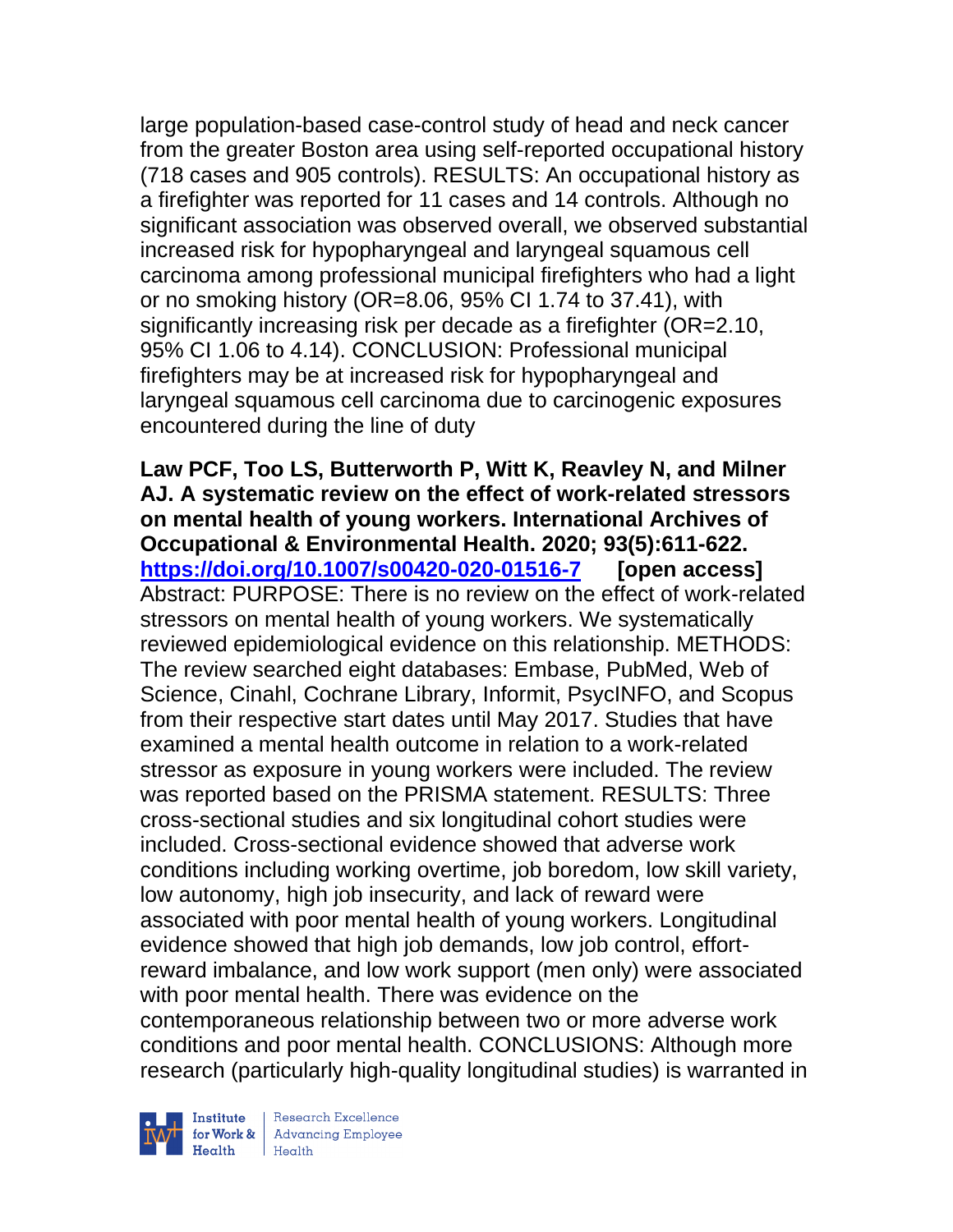this area, our review indicates that work-related stressors have a negative impact on the mental health of young workers. The current review suggests that workplace interventions and policy are required to improve the quality of work for young workers

**Pettersson H, Olsson D, and Jarvholm B. Occupational exposure to noise and cold environment and the risk of death due to myocardial infarction and stroke. International Archives of Occupational & Environmental Health. 2020; 93(5):571-575. <https://doi.org/10.1007/s00420-019-01513-5> [open access]** Abstract: PURPOSE: The present study examined a possible association between occupational exposure to noise, working and living in cold conditions, and the risk of mortality in myocardial infarction and stroke. METHODS: The present cohort study consists of 194,501 workers in the Swedish construction industry that participated in health examinations between 1971 and 1993. Noise exposure was defined on a job-exposure matrix based on a survey of the working conditions carried out during the mid 1970s. All workers were categorised into three main regions of Sweden, differing in temperature: Reference (Gotaland), colder (Svealand), and coldest (Norrland). Relative risks (RR) were analysed by negative binomial regression adjusting for age, BMI, and smoking habits. RESULTS: Moderate and high noise exposure was associated with increased risk of myocardial infarction (RR 1.10-1.13 with 95% CI over unit) and stroke mortality (RR 1.15 to 1.19 with 95% CI over unit). There was an increased risk for myocardial infarction (RR 1.10, 95% CI 1.01- 1.20), but not for stroke mortality (RR 1.09, 95% CI 0.94-1.25) associated with living and working in the coldest region. There was an interaction on the risk of myocardial infarction mortality between different regions and noise exposure (p=0.016), but not for stroke mortality (p=0.88). CONCLUSIONS: The study indicates an interaction between working at hazardous noise levels and living and working in cold conditions for increased mortality in myocardial infarction

**Polanin JR, Espelage DL, Grotpeter JK, Valido A, Ingram KM, Torgal C, et al. Locating unregistered and unreported data for use in a social science systematic review and meta-analysis. Systematic Reviews. 2020; 9(1):116.**

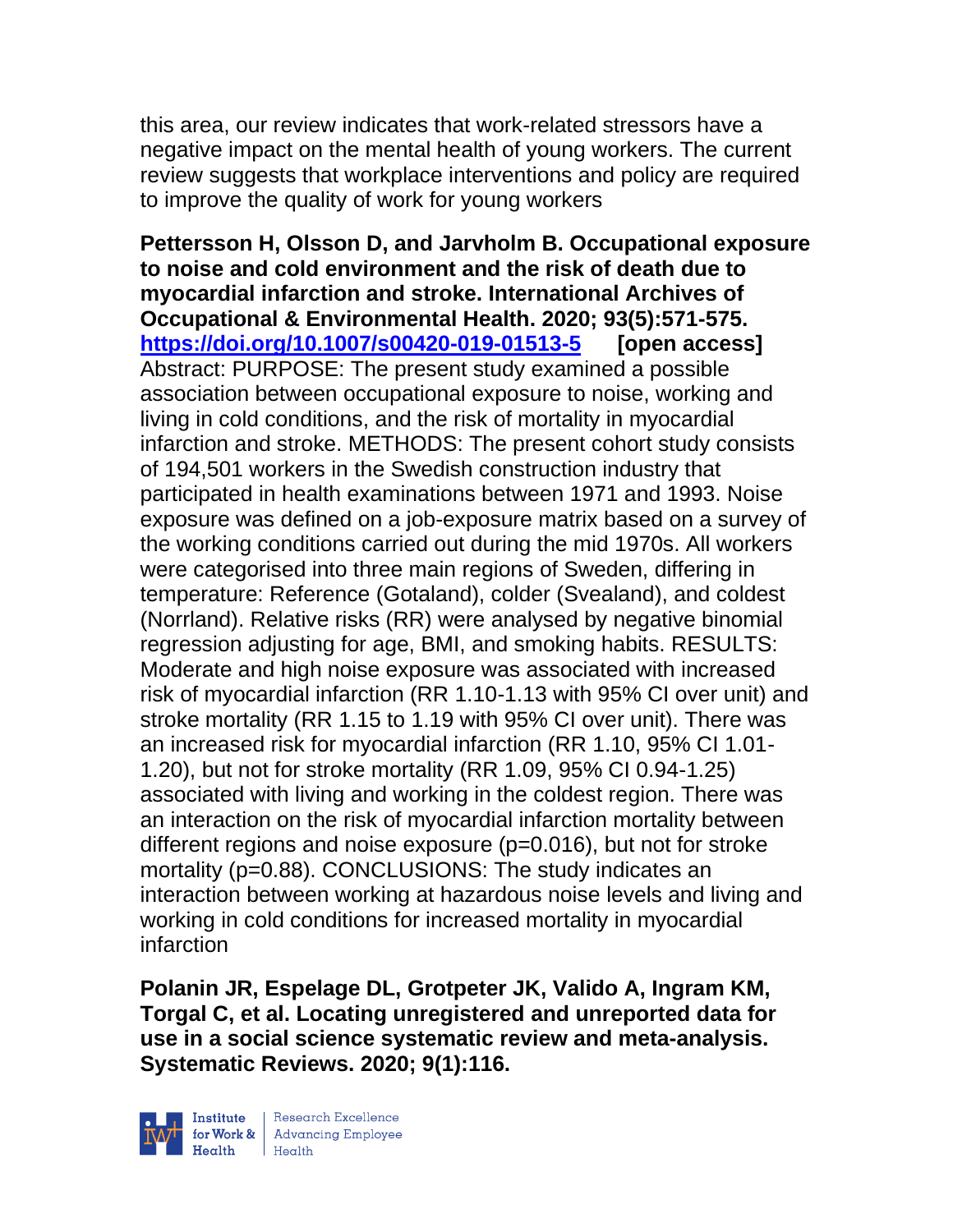**<https://doi.org/10.1186/s13643-020-01376-9> [open access]** Abstract: Meta-analysts rely on the availability of data from previously conducted studies. That is, they rely on primary study authors to register their outcome data, either in a study's text or on publicly available websites, and report the results of their work, either again in a study's text or on publicly accessible data repositories. If a primary study author does not register data collection and similarly does not report the data collection results, the meta-analyst is at risk of failing to include the collected data. The purpose of this study is to attempt to locate one type of meta-analytic data: findings from studies that neither registered nor reported the collected outcome data. To do so, we conducted a large-scale search for potential studies and emailed an author query request to more than 600 primary study authors to ask if they had collected eligible outcome data. We received responses from 75 authors (12.3%), three of whom sent eligible findings. The results of our search confirmed our proof of concept (i.e., that authors collect data but fail to register or report it publicly), and the meta-analytic results indicated that excluding the identified studies would change some of our substantive conclusions. Cost analyses indicated, however, a high price to finding the missing studies. We end by reaffirming our calls for greater adoption of primary study pre-registration as well as data archiving in publicly available repositories

#### **Ridde V, Aho J, Ndao EM, Benoit M, Hanley J, Lagrange S, et al. Unmet healthcare needs among migrants without medical insurance in Montreal, Canada. Global Public Health. 2020; [epub ahead of print].**

**<https://doi.org/10.1080/17441692.2020.1771396> [open access]** Abstract: While access to healthcare for permanent residents in Canada is well known, this is not the case for migrants without healthcare coverage. This is the first large-scale study that examines the unmet healthcare needs of migrants without healthcare coverage in Montreal. 806 participants were recruited: 436 in the community and 370 at the NGO clinic. Proportions of individuals reporting unmet healthcare needs were similar (68.4% vs. 69.8%). The main reason invoked for these unmet needs was lacking money (80.6%). Situations of not working or studying, not having had enough food in the past 12 months, not having a medical prescription to get

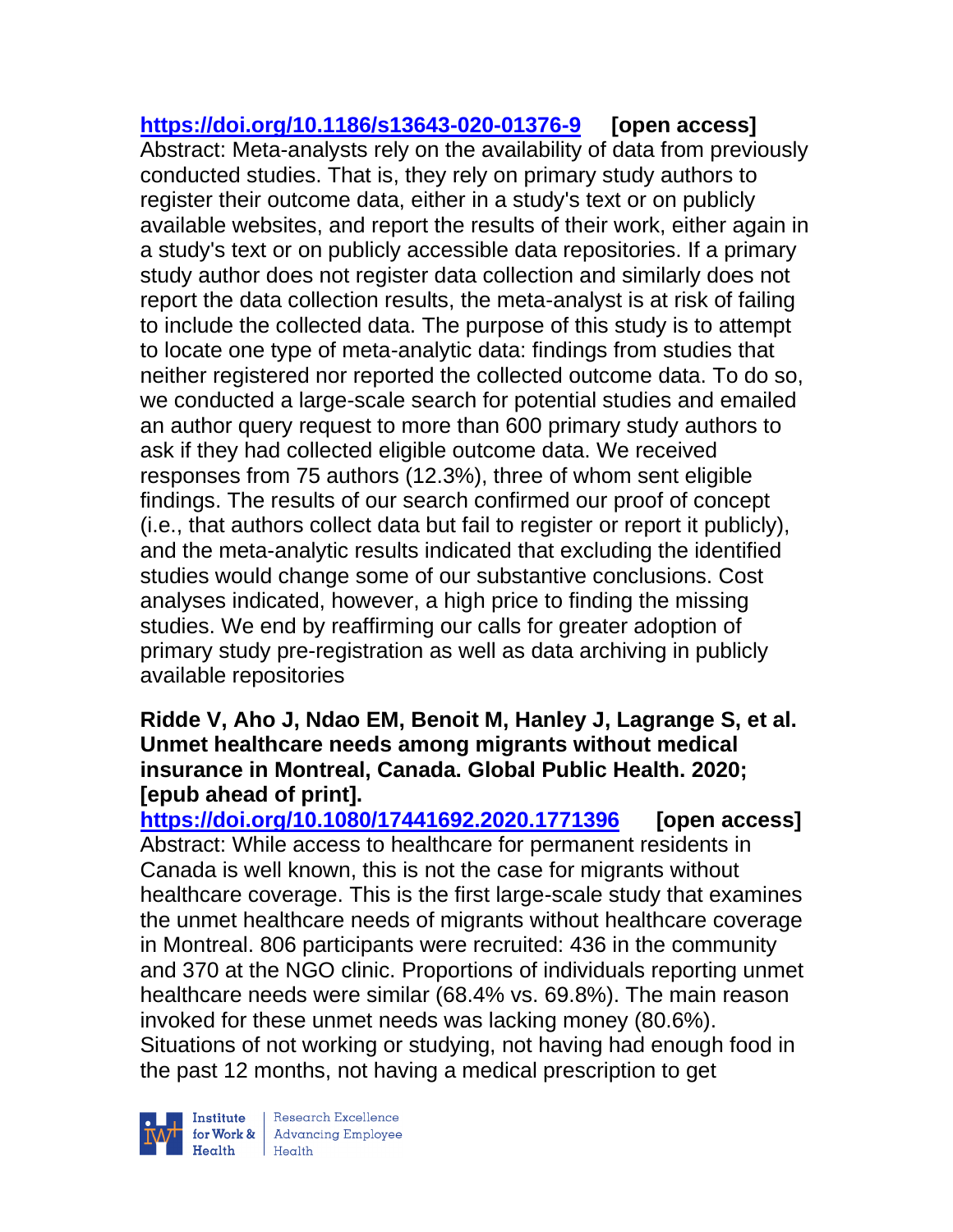medication and having had a workplace injury were all significantly associated with higher odds of having unmet healthcare needs. Unmet healthcare needs were more frequent among migrants without healthcare coverage than among recent immigrants or the citizens with health healthcare coverage (69%, 26%, 16%). Canada must take measures to enable these individuals to have access to healthcare according to their needs in order to reduce the risk of worsening their health status, something that may have an impact on the healthcare system and population health. The Government of Quebec announced that all individuals without any healthcare coverage will have access to COVID-19 related health care. We hope that this right, the application of which is not yet obvious, can continue after the pandemic for all health care

#### **Schunemann HJ, Mustafa RA, Brozek J, Steingart KR, Leeflang M, Murad MH, et al. GRADE guidelines: 21 part 1. Study design, risk of bias, and indirectness in rating the certainty across a body of evidence for test accuracy. Journal of Clinical Epidemiology. 2020; 122:129-141.**

## **<https://doi.org/10.1016/j.jclinepi.2019.12.020>**

Abstract: OBJECTIVES: This article provides updated GRADE guidance about how authors of systematic reviews and health technology assessments and guideline developers can assess the results and the certainty of evidence (also known as quality of the evidence or confidence in the estimates) of a body of evidence addressing test accuracy (TA). STUDY DESIGN AND SETTING: We present an overview of the GRADE approach and guidance for rating certainty in TA in clinical and public health and review the presentation of results of a body of evidence regarding tests. Part 1 of the two parts in this 21st guidance article about how to apply GRADE focuses on understanding study design issues in test accuracy, provide an overview of the domains, and describe risk of bias and indirectness specifically. RESULTS: Supplemented by practical examples, we describe how raters of the evidence using GRADE can evaluate study designs focusing on tests and how they apply the GRADE domains risk of bias and indirectness to a body of evidence of TA studies. CONCLUSION: Rating the certainty of a body of evidence using GRADE in Cochrane and other reviews and World Health Organization and other guidelines dealing with in TA studies

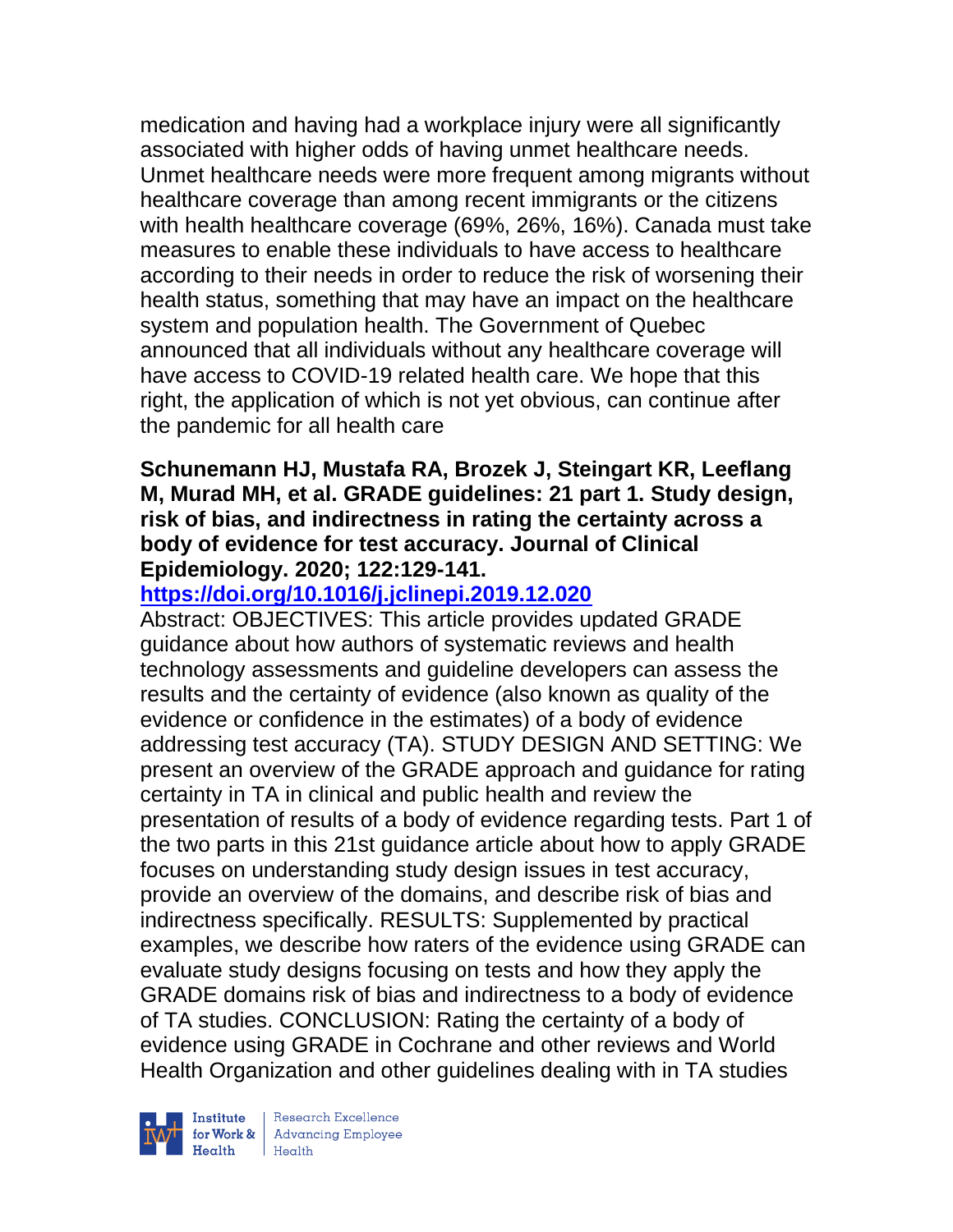helped refining our approach. The resulting guidance will help applying GRADE successfully for questions and recommendations focusing on tests

# **Related Article**

**Schunemann HJ, Mustafa RA, Brozek J, Steingart KR, Leeflang M, Murad MH, et al. GRADE guidelines: 21 part 2. Test accuracy: inconsistency, imprecision, publication bias, and other domains for rating the certainty of evidence and presenting it in evidence profiles and summary of findings tables. Journal of Clinical Epidemiology. 2020; 122:142-152.** 

## **<https://doi.org/10.1016/j.jclinepi.2019.12.021>**

Abstract: OBJECTIVES: This article provides updated GRADE guidance about how authors of systematic reviews and health technology assessments and guideline developers can rate the certainty of evidence (also known as quality of the evidence or confidence in the estimates) of a body of evidence addressing test accuracy (TA) on the domains imprecision, inconsistency, publication bias, and other domains. It also provides guidance for how to present synthesized information in evidence profiles and summary of findings tables. STUDY DESIGN AND SETTING: We present guidance for rating certainty in TA in clinical and public health and review the presentation of results of a body of evidence regarding tests. RESULTS: Supplemented by practical examples, we describe how raters of the evidence can apply the GRADE domains inconsistency, imprecision, and publication bias to a body of evidence of TA studies. CONCLUSION: Using GRADE in Cochrane and other reviews as well as World Health Organization and other guidelines helped refining the GRADE approach for rating the certainty of a body of evidence from TA studies. Although several of the GRADE domains (e.g., imprecision and magnitude of the association) require further methodological research to help operationalize them, judgments need to be made on the basis of what is known so far

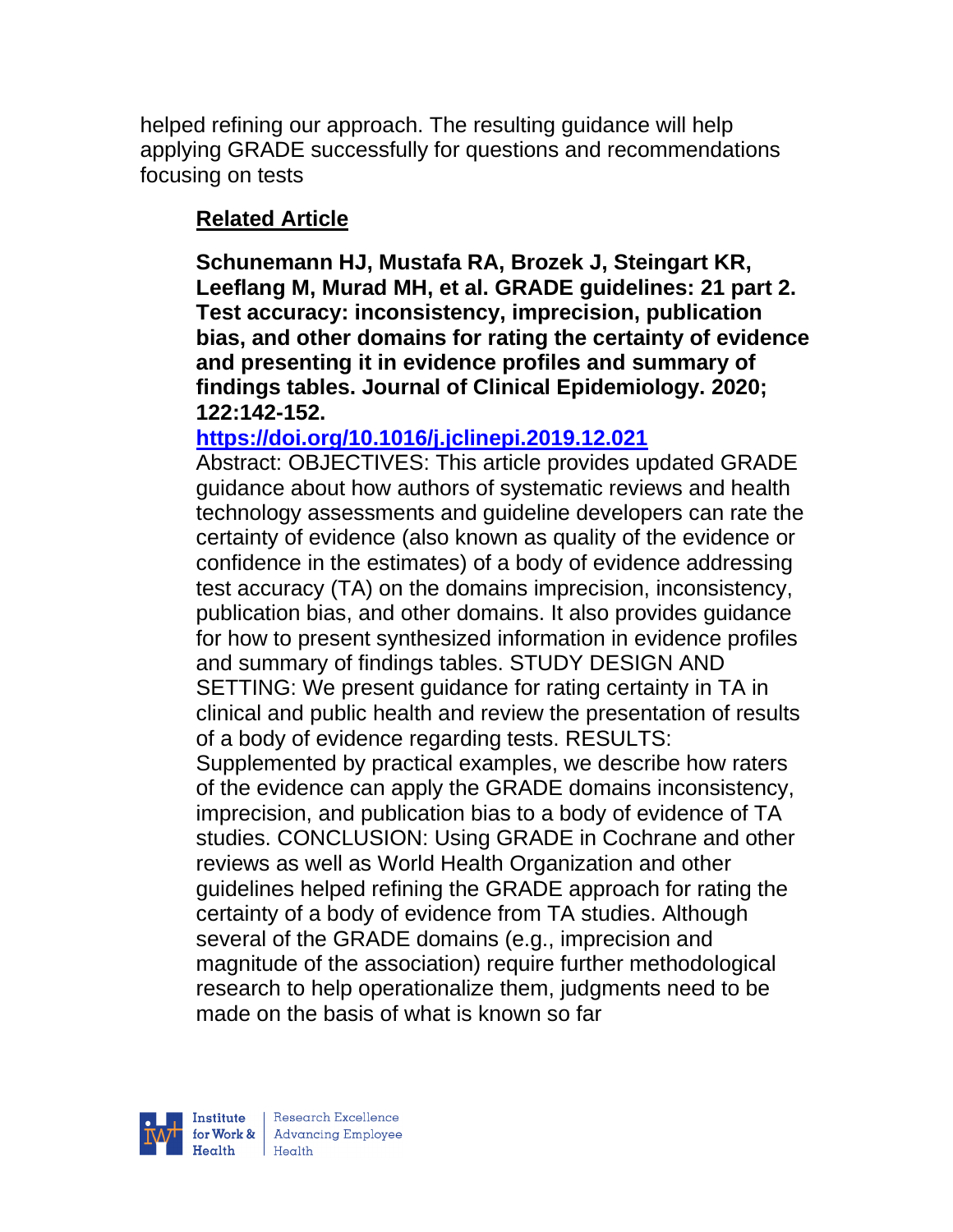**Sutherland W, Jarrahi MH, Dunn M, and Nelson SB. Work precarity and gig literacies in online freelancing. Work, Employment and Society. 2020; 34(3):457-475. <https://doi.org/10.1177/0950017019886511>** 

#### **Tchir DR and Szafron ML. Occupational health needs and predicted well-being in office workers undergoing web-based health promotion training: cross-sectional study. Journal of Medical Internet Research. 2020; 22(5):e14093. <https://doi.org/10.2196/14093> [open access]**

Abstract: BACKGROUND: Office workers face workplace-related health issues, including stress and back pain, resulting in considerable cost to businesses and health care systems. Workplace health promotion attempts to prevent these health issues, and the internet can be used to deliver workplace health promotion interventions to office workers. Data were provided by Fitbase GmbH, a German company, which specializes in workplace health promotion via the internet (Web-based health). The Web-based health intervention allowed workers to focus on different health categories by using information modules (reading health information) and/or completing practical exercises (guided, interactive health tutorials). OBJECTIVE: This study aimed to identify the extent to which office workers have workplace-related health issues, assess whether office workers who differ in their health focus also differ in their improved well-being, and assess whether completing practical exercises is associated with improved well-being compared with reading information modules. METHODS: Fitbase GmbH collected data for the period of February 2016 to May 2017 from health insurance employees undergoing Web-based health training in Hamburg, Germany. The data consisted of a needs assessment examining health issues faced by office workers, a wellness questionnaire regarding one's perception of the Web-based health intervention, and activity logs of information modules and practical exercises completed. Through logistic regression, we determined associations between improved well-being from Web-based health training and differences in a worker's health focus and a worker's preferred intervention method. RESULTS: Nearly half of the office workers had chronic back pain (1532/3354) and felt tense or irritated (1680/3348). Over four-fifth (645/766) of the office workers indicated that the Web-



 $\begin{tabular}{|l|} Institute & Research Excellence \\ \hline for Work & Advancing Employee \\ Health & Health \\ \end{tabular}$